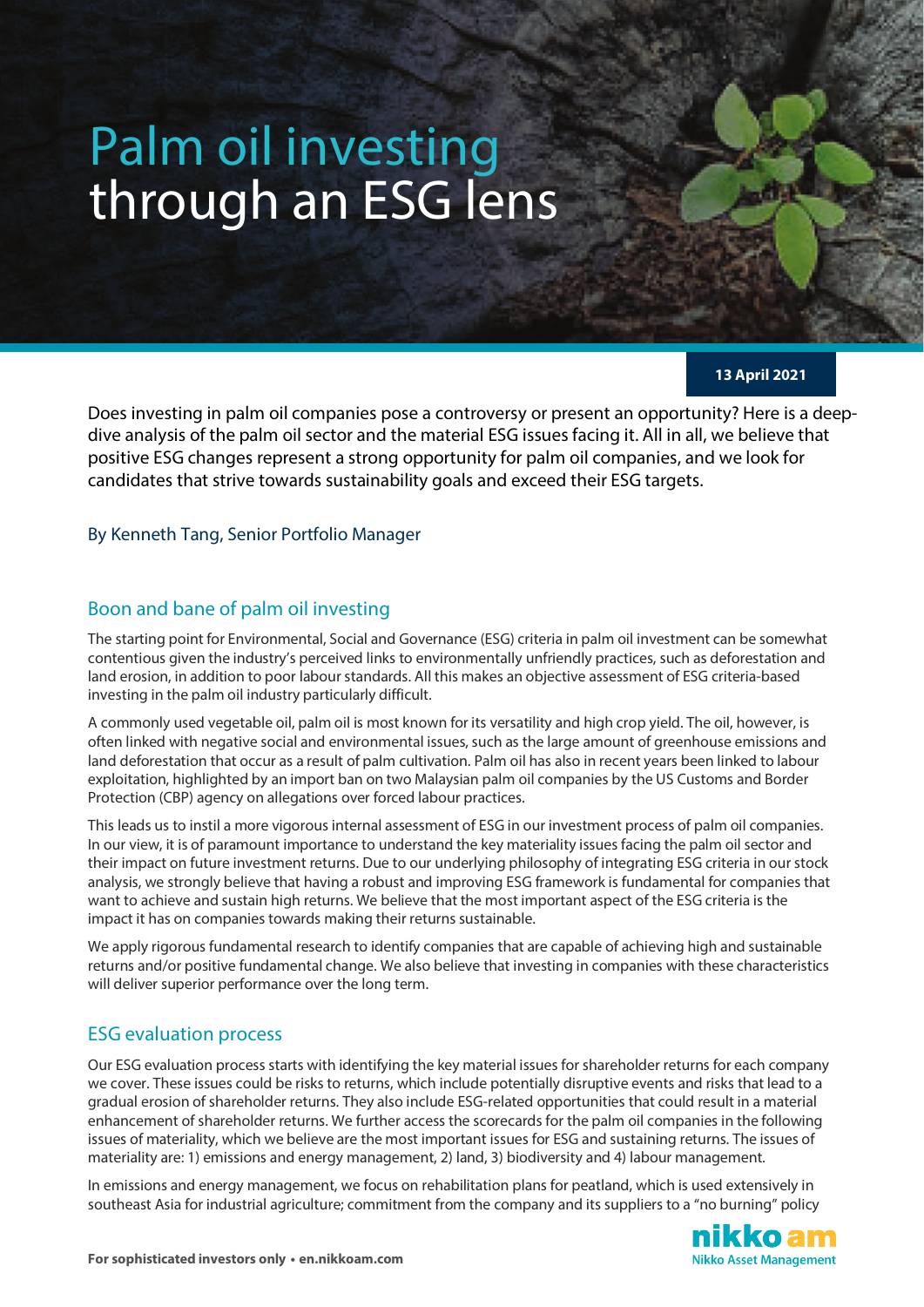of not using fire to clear land; disclosure on data management in monitoring fires; and commitment to measure and reduce emissions over a specific time period.

Within land, we focus on the company's ability to conduct proper assessment and mapping of the plantation's estate and areas for conservation sites. We also look at traceability of palm oil through the supply chain from point of origin of plantation to the refinery. Finally, we consider the certification compliance of RSPO (Roundtable on Sustainable Palm Oil<sup>[1](#page-1-0)</sup>) for the company's estates and mills, and the timeline expected for the ability to achieve full RSPO certification. (A RSPO certification verifies that the standard of palm oil production from a company is sustainable.)

Regarding biodiversity, we identify sustainable palm oil companies by evaluating their commitment towards zero deforestation and if this extends to their suppliers. We also consider the restoration plans of these companies and whether they address non-compliant areas and conversion timelines for plantations and suppliers to reverse deforestation.

In the area of labour management and development, we focus on the labour conditions of workers in the plantations and assess wages and other ancillary costs, such as insurance and accommodation. We also look specifically at the support schemes for small holders or contract farming (plasma<sup>[2](#page-1-1)</sup>) practices in assessing the labour standards of the companies.

Once we identify these issues, we evaluate the ESG performance of the palm oil companies with regard to each issue and assess how firms are mitigating risks and accessing ESG-related opportunities. In recent years, palm oil companies have accelerated their sustainability goals by improving palm traceability, complying with RSPO standards and increasing their commitment towards NDPE (no deforestation, no peat and no exploitation). Some companies have extended such commitment towards their suppliers, holding them accountable by applying similar sustainability standards. This internal evaluation then feeds into our overall rating of sustainable returns and fundamental change for the companies.

Finally, we address the key issues for continuing engagement with the companies we cover. These include outstanding ESG issues that companies are in the process of resolving or opportunities that are being developed. If appropriate, we will suggest options that best enhance shareholder returns. For example, we have challenged palm oil companies to materially improve their reforestation and conservation efforts to reverse the impact industry has had on the environment. Our general observation is that efforts towards sustainability by palm oil companies have accelerated over the past year, mainly though greater efforts to publish sustainable policies and time-bound targets to achieve full compliance; we are also seeing industry participants making an effort to stop buying from suppliers and plantations that do not meet the sustainability criteria.

#### PRI working group on sustainable palm oil

We engage the palm oil industry through two channels. The first is through individual engagement with palm oil companies and the integration of these meetings into our investment process and ESG risk assessment framework. The second is through our participation and support of the United Nations Principles for Responsible Investing (PRI)'s working group for sustainable palm oil. We have been a participant since 2018, taking part in a collective effort by investors to engage in palm oil matters and accelerate sustainability.

Being a signatory of the PRI, we are committed to its six principles for responsible investment to support as well as express our commitment to the conservation of the global environment and the development of a sustainable society through asset management.

The PRI working group helps its participants engage with ESG topics in the palm oil industry, develop guidance documents and drive collaborative initiatives. Since joining the working group in 2018, we have helped lead efforts with the primary objective of highlighting the key risks and ESG issues of materiality and encouraging companies to support sustainable practices in palm oil. Such collaboration enables us to champion sustainability efforts and enhance our ability to better influence palm oil practices and sustainability matters within a collective framework.

<span id="page-1-0"></span><sup>1</sup> Formed in 2004 to set a global certification standard for sustainable palm oil production. The organisation has nearly 5,000 members worldwide.

<span id="page-1-1"></span><sup>&</sup>lt;sup>2</sup> A practice commonly practiced in Indonesia in which food processing companies subcontract crop cultivation to farmers.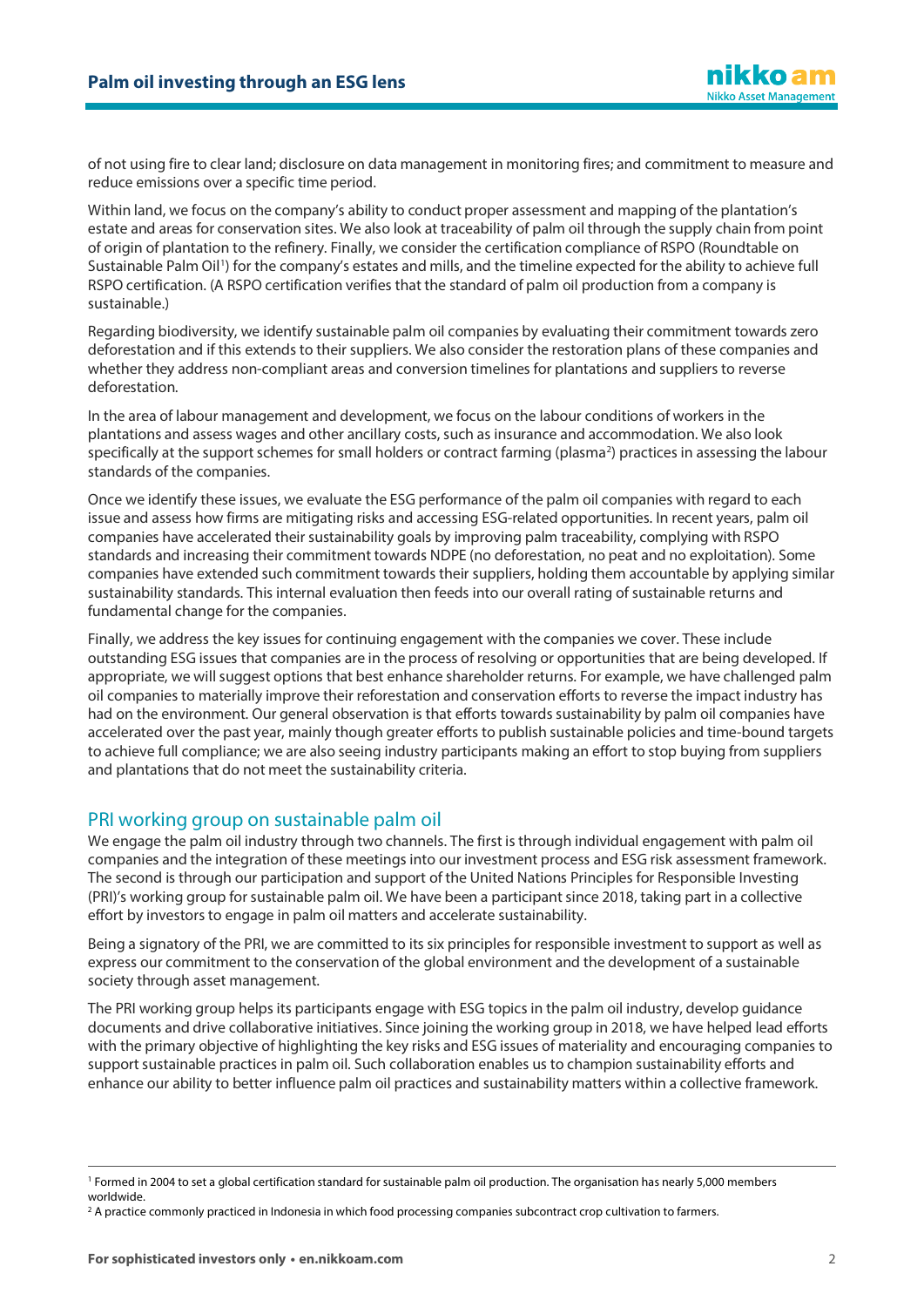Being part of the PRI working group has been rewarding as it helped us achieve three positive outcomes as an institutional investor.

The first benefit is that it has enabled us to be part of a unified investor voice supporting sustainable palm oil practices. The group's efforts are now gaining traction, and we see greater momentum as new members join this working group. We believe that likeminded asset managers working together will be stronger as a collective voice of engagement, and the more structured, focused and collaborative approach will result in better outcomes from the group's meetings.

The second benefit is being able to provide a platform for positive ESG change for investee companies within their palm oil supply chain and ecosystem. When the PRI working group was first formed, its engagements were with the industry's prime companies, but discussions have now extended to the broader palm oil supply chain, involving sectors such as financing (banks) and customers (fast-moving consumer goods companies). This has in turn provided palm oil companies with greater incentive to respond to and accelerate sustainability efforts, become more transparent and improve their ESG standings with their investors.

The final benefit is being able to facilitate a good feedback loop on "consensus", which can help portfolio managers better calibrate ESG commitments and see how they are aligned to investment return, namely total shareholder return. Collaborative engagement is also a good price discovery exercise in finding consensus and better understanding the sector's risks from different perspectives. This opens the discussion for greater change and alignment towards sustainability from various viewpoints. The information collected can form a strong PRI data repository and further strengthen our internal data bank for ESG engagement, allowing us to refine our materiality maps, issues and scoring.

## ESG change and sustainable opportunities for palm oil companies

Our philosophy in ESG investing is to harness ESG-driven change in palm oil companies. To achieve that goal, our aim is to identify the positive changes and investing opportunities within palm oil companies that are in line with our ESG risk framework.

One of the key sustainability challenges for palm oil companies is managing engagements and compliance not just in the plantations they own but within the greater palm oil supply chain. This is of particular concern for palm oil refiners and traders, as much of the raw material originates from numerous independent suppliers, which make it very difficult to fully trace the origins of the material and associated sustainability practices. However, we have seen positive changes; palm oil companies are making a greater effort to realise the benefits of sustainable palm oil and large palm merchandisers are exerting greater influence to drive sustainability. For example, a large palm trading company estimated that about 10-15% of its suppliers do not meet sustainability criteria such as RSPO, and it has since stopped its business with the non-compliant suppliers. The company also estimated that 20-30% of palm oil in Indonesia and Malaysia are non-NDPE compliant and has implemented a formal sanction policy against noncompliant suppliers. The company hopes to bring the NDPE industry benchmark to 100%, and we see the greater influence and bargaining power of large palm merchandisers initiating ESG-related change and improving standards of sustainability.

Labour management and social issues are fast becoming an increasing area of materiality, relative to issues of emissions, land and biodiversity. For palm oil companies, their reliance on labour and the management of foreign workers remain one of today's largest challenges in the area of ESG materiality. On average, labour accounts for up to 40% of a plantation's overall operating costs and is a material component of palm oil profitability. Scrutiny over labour practices and workers' well-being has intensified in the wake of recent events such as the import ban on two Malaysian palm oil companies by the US CBP agency on allegations over forced labour practices.

We believe palm oil companies today need to be transparent over work practices their workers are subject to and the accommodations they are provided with in order to avoid allegations of labour exploitation. In addition, there is also greater focus on social contribution and development given the large employment role palm oil companies play in agrarian communities. Companies that invest in, and also better articulate their social development agenda in labour welfare, education and worker support will be in a stronger position to meet the sector's future sustainability targets.

Finally, transparency is key to improving ESG compliance in the sector. Companies that have led in setting clear sustainability targets have raised the bar for ESG compliance and act as drivers of positive change. Thanks to ESG ratings and rankings accorded by index providers such as MSCI and DJI Sustainable Index, disclosures by palm oil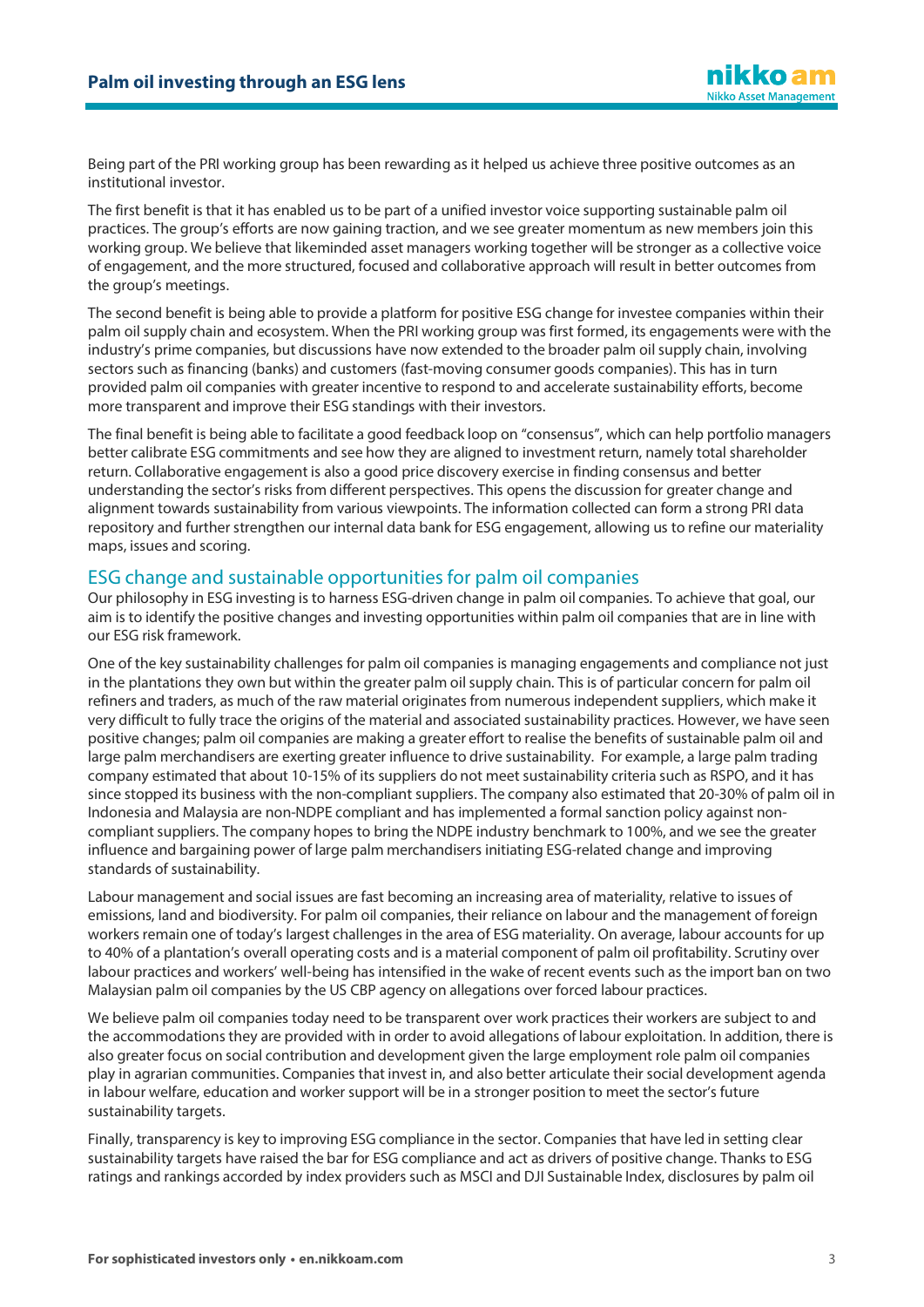companies have become more transparent. We often take a positive view from an ESG perspective of companies that take leading roles in transparency and disclosure.

Pertaining to policies and disclosures, we look for palm oil companies with clear targets on land use and high conservation value (HCV) data, which is often reliable in mapping the scope of coverage and compliance. In short, sustainable palm oil companies should have good reclamation policies for disturbed land and clearly show how they are working with external stakeholder groups to verify their sustainable standards. A palm oil company associated with positive change, for instance, is one that has a comprehensive rehabilitation programme to restore disturbed land into forests, while quantifying the biodiversity and community impact of their plans. Close coordination with agencies such as Nature Conservancy, the World Wildlife Foundation and the World Bank also allows companies to receive good reference or benchmark data. Biodiversity represents a strong opportunity for positive ESG sustainability practices and change; palm oil companies that actively reverse or minimise land disturbances by rehabilitating conservation areas and improve the environment for wildlife populations are good examples of positive ESG change that can occur in the sector.

## Summary

ESG remains a key pillar of our assessment of the sustainable returns and fundamental change characteristics of the companies we research. In the palm oil industry, our ESG analysis has revealed emissions and energy management, land, biodiversity and labour management to be the key issues and areas of materiality—all of which we believe are most pertinent to shareholder returns for the foreseeable future.

Being a participant of the UN PRI working group for sustainable palm oil has been beneficial for our engagement with the industry, namely the ability to be part of a collective investor voice in support of sustainable palm oil practices. Synergies from being part of this platform also help drive positive ESG change for investee companies within their palm oil supply chain and ecosystem; it also strengthens our internal assessment of ESG matters by enabling us to better understand consensus within the industry.

In our view, ESG compliance across the palm oil supply chain, labour practices, transparency and disclosures about policies and the link between ESG and financial performance all represent the major issues affecting positive ESGrelated changes for palm oil companies.

We believe that managing ESG-related issues as an active manager is about understanding the industry norms and identifying what matters the most in influencing shareholder returns from an ESG perspective. As such, being active is about being proactive to identify positive ESG change in a company which is pursing sustainability and addressing the material issues to improve total returns, in our view.

**Important information:** This document is prepared by Nikko Asset Management Co., Ltd. and/or its affiliates (Nikko AM) and is for distribution only under such circumstances as may be permitted by applicable laws. This document does not constitute personal investment advice or a personal recommendation and it does not consider in any way the objectives, financial situation or needs of any recipients. All recipients are recommended to consult with their independent tax, financial and legal advisers prior to any investment.

This document is for information purposes only and is not intended to be an offer, or a solicitation of an offer, to buy or sell any investments or participate in any trading strategy. Moreover, the information in this document will not affect Nikko AM's investment strategy in any way. The information and opinions in this document have been derived from or reached from sources believed in good faith to be reliable but have not been independently verified. Nikko AM makes no guarantee, representation or warranty, express or implied, and accepts no responsibility or liability for the accuracy or completeness of this document. No reliance should be placed on any assumptions, forecasts, projections, estimates or prospects contained within this document. This document should not be regarded by recipients as a substitute for the exercise of their own judgment. Opinions stated in this document may change without notice.

In any investment, past performance is neither an indication nor guarantee of future performance and a loss of capital may occur. Estimates of future performance are based on assumptions that may not be realised. Investors should be able to withstand the loss of any principal investment. The mention of individual securities, sectors, regions or countries within this document does not imply a recommendation to buy or sell.

Nikko AM accepts no liability whatsoever for any loss or damage of any kind arising out of the use of all or any part of this document, provided that nothing herein excludes or restricts any liability of Nikko AM under applicable regulatory rules or requirements.

**United Kingdom and rest of Europe:** This document is communicated by Nikko Asset Management Europe Ltd, which is authorised and regulated in the United Kingdom by the Financial Conduct Authority (the FCA) (FRN 122084). This document constitutes a financial promotion

All information contained in this document is solely for the attention and use of the intended recipients. Any use beyond that intended by Nikko AM is strictly prohibited.

**Japan:** The information contained in this document pertaining specifically to the investment products is not directed at persons in Japan nor is it intended for distribution to persons in Japan. Registration Number: Director of the Kanto Local Finance Bureau (Financial Instruments firms) No. 368 Member Associations: The Investment Trusts Association, Japan/Japan Investment Advisers Association.